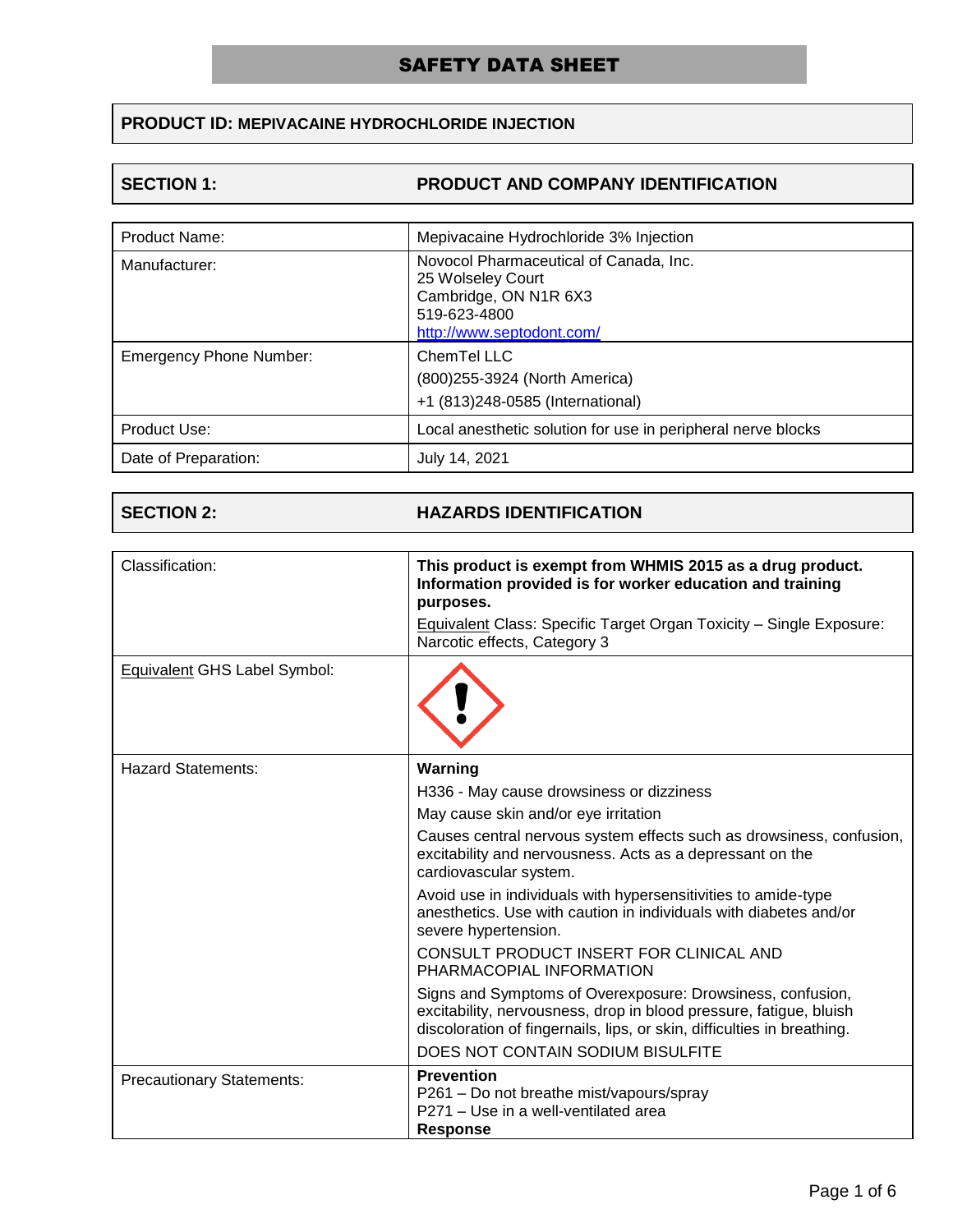## **PRODUCT ID: MEPIVACAINE HYDROCHLORIDE INJECTION**

| P304+P430 – If inhaled – remove victim to fresh air and keep at rest in |
|-------------------------------------------------------------------------|
| a position comfortable for breathing                                    |
| P312 – Call a POISON CENTER or doctor/physician if you feel unwell      |
| <b>Storage</b>                                                          |
| P405 - Store locked up                                                  |
| <b>Disposal</b>                                                         |
| P501 – Dispose of contents/container in accordance with                 |
| local/provincial/federal regulations                                    |
|                                                                         |

### **SECTION 3: COMPOSITION / INFORMATION ON INGREDIENTS**

| <b>Chemical Identity</b>  | <b>Concentration</b><br>(Percent weight/weight) | <b>CAS Number</b> |  |
|---------------------------|-------------------------------------------------|-------------------|--|
| Mepivacaine Hydrochloride |                                                 | 1722-62-9         |  |

# **SECTION 4: FIRST AID MEASURES**

| Inhalation:                                                | Remove patient from exposure.                                                                                                         |
|------------------------------------------------------------|---------------------------------------------------------------------------------------------------------------------------------------|
| Eye Contact:                                               | Flush eyes with plenty of water for at least 15 minutes while holding<br>eyelids open. Get medical attention, if irritation persists. |
| Skin Contact:                                              | Remove contaminated clothing. Wash skin with soap and water                                                                           |
| Ingestion:                                                 | Get immediate medical attention. Do not induce vomiting unless<br>instructed to do so by poison control or physician.                 |
| Injection:                                                 | Get immediate medical attention.                                                                                                      |
| Personal Protective Equipment for First<br>Aid Responders: | Wear impermeable gloves to avoid skin contact (e.g. nitrile, natural<br>rubber).                                                      |

| <b>SECTION 5:</b> | <b>FIRE FIGHTING MEASURES</b> |
|-------------------|-------------------------------|
|                   |                               |

| Suitable extinguishing media:                   | Water spray, dry chemical, carbon dioxide, or foam as appropriate for<br>surrounding fire and materials                                      |
|-------------------------------------------------|----------------------------------------------------------------------------------------------------------------------------------------------|
| <b>Hazardous Combustion Products:</b>           | Not available                                                                                                                                |
| Special Protective Actions for<br>Firefighters: | As with all fires, evacuate personnel to a safe area. Firefighters should<br>use self-contained breathing equipment and protective clothing. |

Г

## **SECTION 6: ACCIDENTAL RELEASE MEASURES**

| Personal precautions:      | Caution should be used to prevent against ingestion and contact with<br>eyes. Wear safety glasses with side shields. |
|----------------------------|----------------------------------------------------------------------------------------------------------------------|
| Environmental precautions: | Prevent spills from entering sewers and watercourses. Cover drains.                                                  |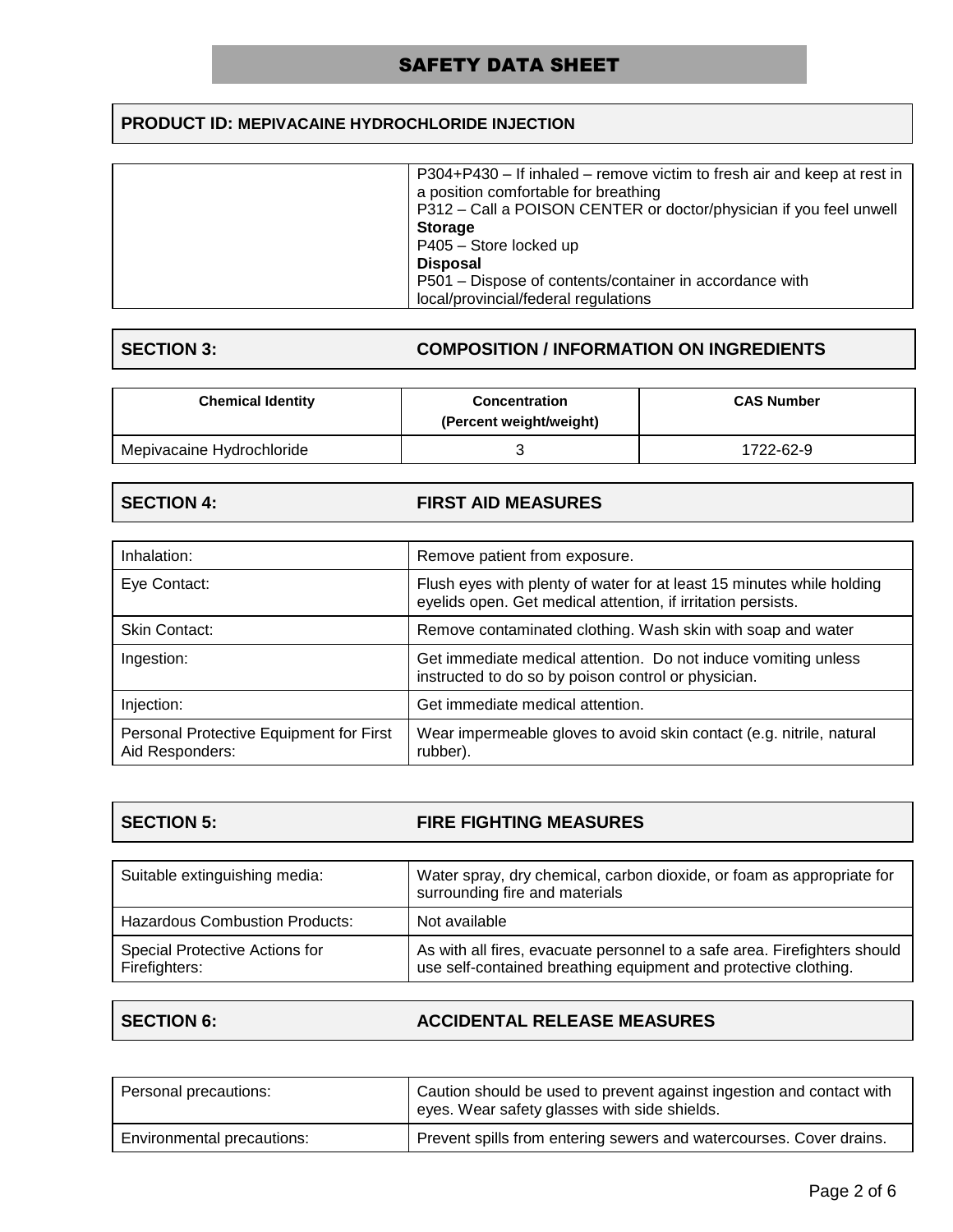## **PRODUCT ID: MEPIVACAINE HYDROCHLORIDE INJECTION**

| Methods and materials for containment<br>and cleaning up: | Clean up spills with normal procedures used for non-hazardous<br>liquids. This can include: absorb spill with inert material, then place in<br>a chemical waste container. Clean surface thoroughly with water to<br>remove residual contamination. |
|-----------------------------------------------------------|-----------------------------------------------------------------------------------------------------------------------------------------------------------------------------------------------------------------------------------------------------|
|-----------------------------------------------------------|-----------------------------------------------------------------------------------------------------------------------------------------------------------------------------------------------------------------------------------------------------|

| <b>SECTION 7:</b> |
|-------------------|
|                   |

## **HANDLING AND STORAGE**

| Handling Procedures and Equipment: | Caution should be used to prevent against ingestion and contact with<br>eyes.<br>Handle with care to avoid breakage. |
|------------------------------------|----------------------------------------------------------------------------------------------------------------------|
| <b>Storage Requirements:</b>       | Store in a cool, dry place. Avoid extremes in temperature.                                                           |
| Packaging:                         | USP Type 1 glass with rubber stopper and cap                                                                         |
| Sensitivity to Mechanical Impact:  | No                                                                                                                   |
| Sensitivity to Static Discharge:   | No                                                                                                                   |

### **SECTION 8: EXPOSURE CONTROLS / PERSONAL PROTECTION**

| Exposure Limits:                                                                                                            |                                                                                   | <b>Occupational Exposure Limits (OEL)</b> |                          |                |                          |
|-----------------------------------------------------------------------------------------------------------------------------|-----------------------------------------------------------------------------------|-------------------------------------------|--------------------------|----------------|--------------------------|
|                                                                                                                             | <b>Chemical</b>                                                                   | <b>ACGIH</b> <sup>a</sup><br>Agent        |                          | <b>Ontario</b> |                          |
|                                                                                                                             |                                                                                   | TWA <sup>b</sup>                          | <b>STEL</b> <sup>c</sup> | <b>TWA</b> b   | <b>STEL</b> <sup>c</sup> |
|                                                                                                                             | Mepivacaine<br>Hydrochloride                                                      | Not available                             | Not available            | Not available  | Not available            |
| a - American Conference of Governmental Industrial Hygienists<br>b - Time Weighted Average<br>c - Short-term Exposure Limit |                                                                                   |                                           |                          |                |                          |
| Personal Protective Equipment (PPE):                                                                                        |                                                                                   |                                           |                          |                |                          |
| Gloves (specify):                                                                                                           | Impermeable gloves (e.g. nitrile, natural rubber)                                 |                                           |                          |                |                          |
| Respiratory (specify):                                                                                                      | Not normally required                                                             |                                           |                          |                |                          |
| Eye (specify):                                                                                                              | Safety glasses with side shields or googles if a splash hazard exists             |                                           |                          |                |                          |
| Footwear (specify):                                                                                                         | Not normally required                                                             |                                           |                          |                |                          |
| Other Equipment (specify):                                                                                                  | Wear protective clothing to prevent skin exposure                                 |                                           |                          |                |                          |
|                                                                                                                             | Resuscitative equipment and drugs should be available during dental<br>procedures |                                           |                          |                |                          |
| Engineering Controls (e.g. ventilation,<br>enclosed process, specify):                                                      | Not normally required                                                             |                                           |                          |                |                          |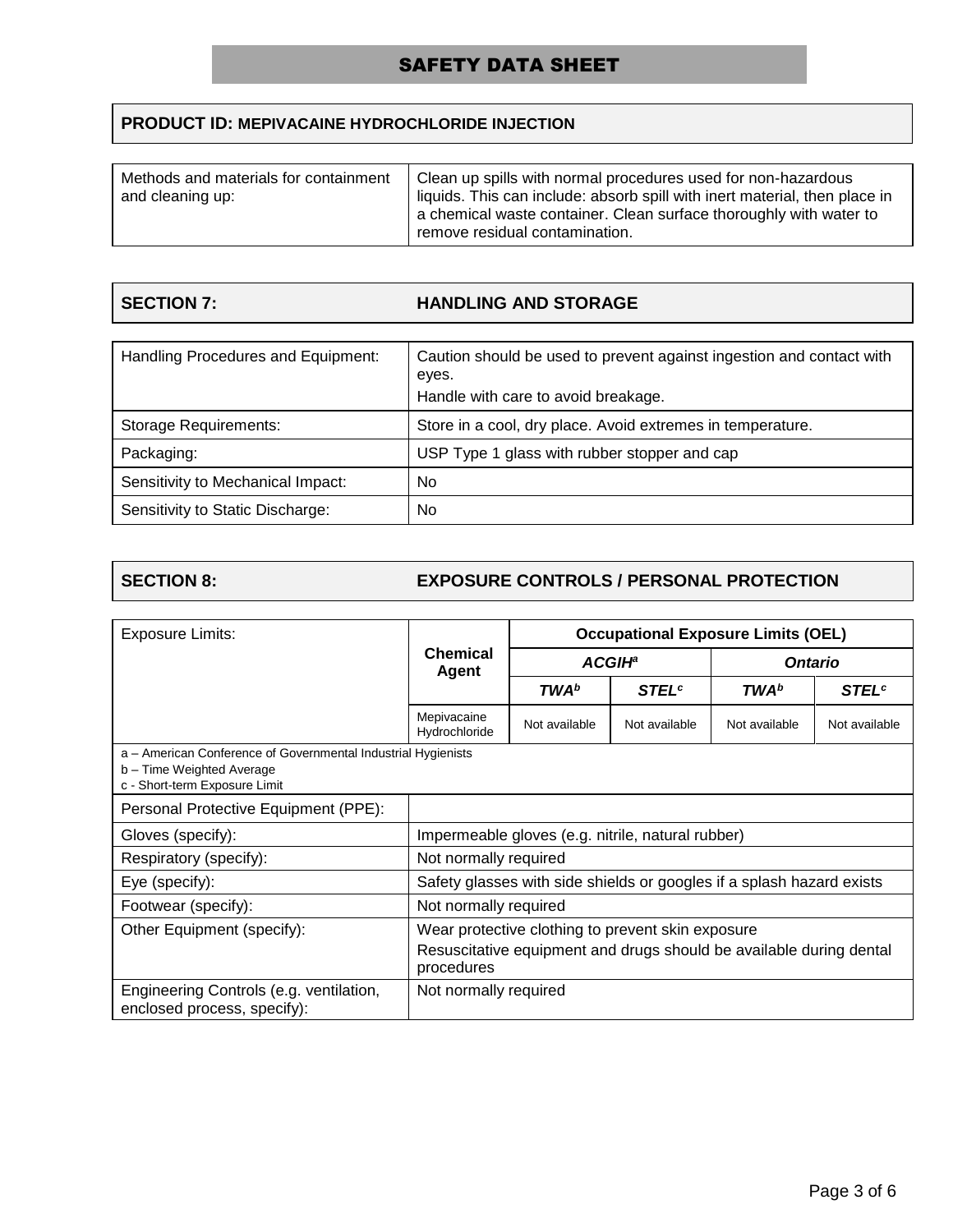## **PRODUCT ID: MEPIVACAINE HYDROCHLORIDE INJECTION**

### **SECTION 9: PHYSICAL AND CHEMICAL PROPERTIES**

| <b>Physical State:</b>                  | Liquid                      |
|-----------------------------------------|-----------------------------|
| Odour and Appearance:                   | Clear and odourless         |
| Odour Threshold:                        | Not applicable              |
| Specific Gravity (water=1):             | 1                           |
| Solubility in Water                     | Soluble                     |
| Co-efficient of Water/Oil Distribution: | Not available               |
| Vapour Pressure:                        | 17 mm Hg @ 20°C             |
| Boiling Point (°C):                     | 100°C                       |
| Melting/Freezing Point (°C):            | $0^{\circ}$ C               |
| pH:                                     | Not available               |
| Vapour Density (Air=1):                 | 0.6                         |
| Evaporation Rate (Butyl Acetate=1):     | 1                           |
| Flashpoint (°C) and Method:             | Not flammable (water based) |
| Upper Flammable Limit (%):              | Not available               |
| Lower Flammable Limit (%):              | Not available               |
| Auto-ignition Temperature (°C):         | Not available               |
| Decomposition Temperature (°C):         | Not available               |

## **SECTION 10: STABILITY AND REACTIVITY**

| Stability:                               | Stable                                                       |
|------------------------------------------|--------------------------------------------------------------|
| Incompatible Materials:                  | Incompatible with compounds which react violently with water |
| <b>Conditions of Reactivity:</b>         | None                                                         |
| <b>Hazardous Decomposition Products:</b> | None                                                         |

### **SECTION 11: TOXICOLOGICAL INFORMATION**

| Route of Entry:            | $\boxtimes$ Skin Contact $\boxtimes$ Skin Absorption $\boxtimes$ Eye Contact $\boxtimes$ Inhalation $\boxtimes$<br>Ingestion |
|----------------------------|------------------------------------------------------------------------------------------------------------------------------|
| Acute Toxicity:            | Not expected to be acutely toxic.                                                                                            |
|                            | Acute measures of toxicity (i.e. LD50 and LC50) are not available for<br>this mixture.                                       |
|                            | LD50 for Mepivacaine Hydrochloride: 310 mg/kg oral mouse                                                                     |
| Skin Corrosion/Irritation: | May be irritating to the skin.                                                                                               |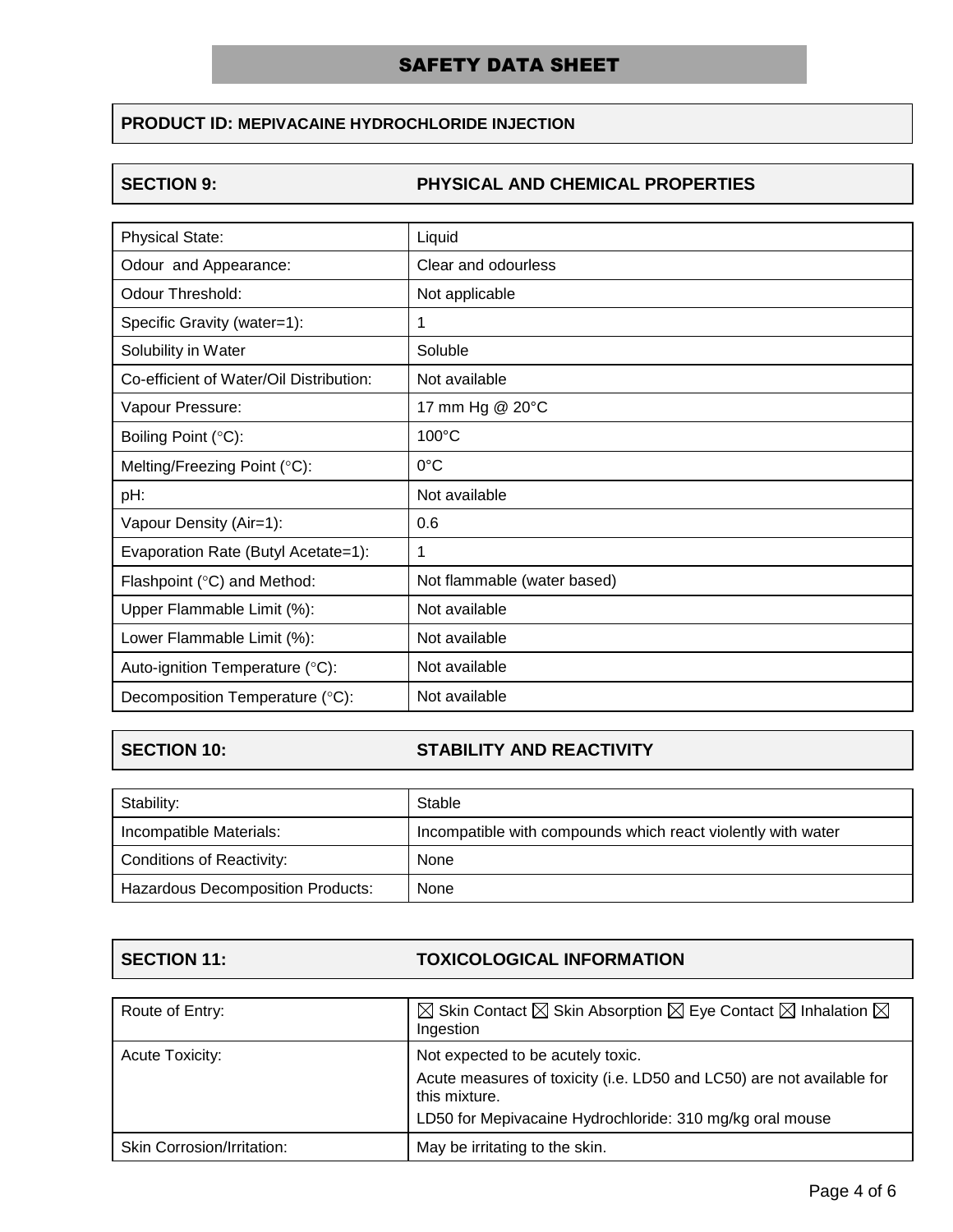### **PRODUCT ID: MEPIVACAINE HYDROCHLORIDE INJECTION**

| Serious Eye Damage/Irritation:                         | May be irritating to the eyes.                                                                                                                                                                                                                                     |
|--------------------------------------------------------|--------------------------------------------------------------------------------------------------------------------------------------------------------------------------------------------------------------------------------------------------------------------|
| Respiratory or Skin Sensitization:                     | Not available                                                                                                                                                                                                                                                      |
| Interactive Effects:                                   | Not available                                                                                                                                                                                                                                                      |
| Mutagenicity:                                          | Not available                                                                                                                                                                                                                                                      |
| Carcinogenicity:                                       | This product has not been listed as a carcinogen or a potential<br>carcinogen by the ACGIH, the International Agency for Research on<br>Cancer (IARC), the US National Toxicology Program (NTP) or the US<br>Occupational Safety and Health Administration (OSHA). |
| Reproductive Toxicity:                                 | Evidence of human teratogenicity has been identified for this<br>compound. Behavioral abnormalities have been reported in rats<br>injected with mepivacaine.                                                                                                       |
| Specific Target Organ Toxicity – Single<br>Exposure:   | Causes central nervous system effects such as drowsiness, confusion,<br>excitability and nervousness. Acts as a depressant on the<br>cardiovascular system.                                                                                                        |
| Specific Target Organ Toxicity -<br>Repeated Exposure: | May cause hypersensitivity. Associated with the development of<br>methemoglobinemia.                                                                                                                                                                               |
| <b>Aspiration Hazard:</b>                              | Not available. Not expected to be of concern.                                                                                                                                                                                                                      |

### **SECTION 12: ECOLOGICAL INFORMATION**

| Ecotoxicity:                     | Not available |
|----------------------------------|---------------|
| Persistence / Degradability:     | Not available |
| Bioaccumulation / Accumulation:  | Not available |
| Mobility in Environmental Media: | Not available |
| Other Adverse Effects:           | Not available |

### **SECTION 13: DISPOSAL CONSIDERATIONS**

# Disposal: **Disposal: Observe all Federal/Provincial/State and Local disposal regulations.**

### **SECTION 14: TRANSPORTATION INFORMATION**

| UN Number:                       | Not available |
|----------------------------------|---------------|
| <b>UN Proper Shipping Name:</b>  | Not available |
| <b>Transport Hazard Classes:</b> | Not available |
| Packing Group:                   | Not available |
| <b>Environmental Hazards:</b>    | Not available |